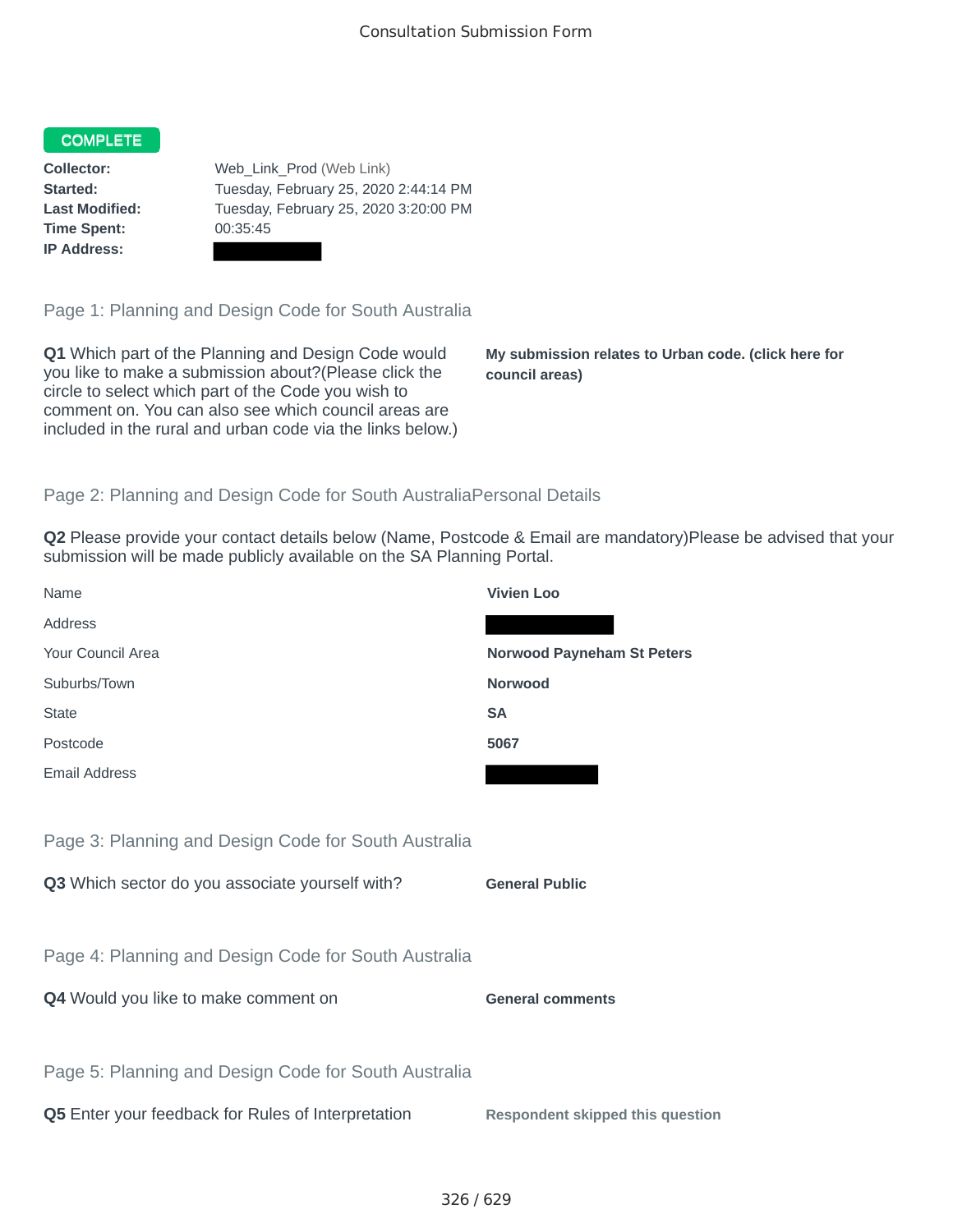## Consultation Submission Form

| <b>Q6</b> Enter your feedback for Referrals                                                                     | <b>Respondent skipped this question</b> |
|-----------------------------------------------------------------------------------------------------------------|-----------------------------------------|
| Q7 Enter your feedback for Mapping                                                                              | <b>Respondent skipped this question</b> |
| Q8 Enter your feedback for Table of Amendments                                                                  | <b>Respondent skipped this question</b> |
| Page 6: Planning and Design Code for South Australia                                                            |                                         |
| Q9 Please enter your feedback for overlaysclick next at<br>the bottom of the page for next topic                | <b>Respondent skipped this question</b> |
| Page 7: Planning and Design Code for South Australia                                                            |                                         |
| Q10 Please enter your feedback for zones and<br>subzonesclick next at the bottom of the page for next<br>topic  | <b>Respondent skipped this question</b> |
| Page 8: Planning and Design Code for South Australia                                                            |                                         |
| Q11 Please enter your feedback for general policyclick<br>next at the bottom of the page for next topic         | <b>Respondent skipped this question</b> |
| Page 9: Planning and Design Code for South Australia                                                            |                                         |
| Q12 Please enter your feedback for Land use<br>Definitionclick next at the bottom of the page for next<br>topic | <b>Respondent skipped this question</b> |
| Page 10: Planning and Design Code for South Australia                                                           |                                         |
| Q13 Please enter your feedback for Admin<br>Definitionsclick next at the bottom of the page for next<br>topic   | <b>Respondent skipped this question</b> |

Page 11: Planning and Design Code for South Australia